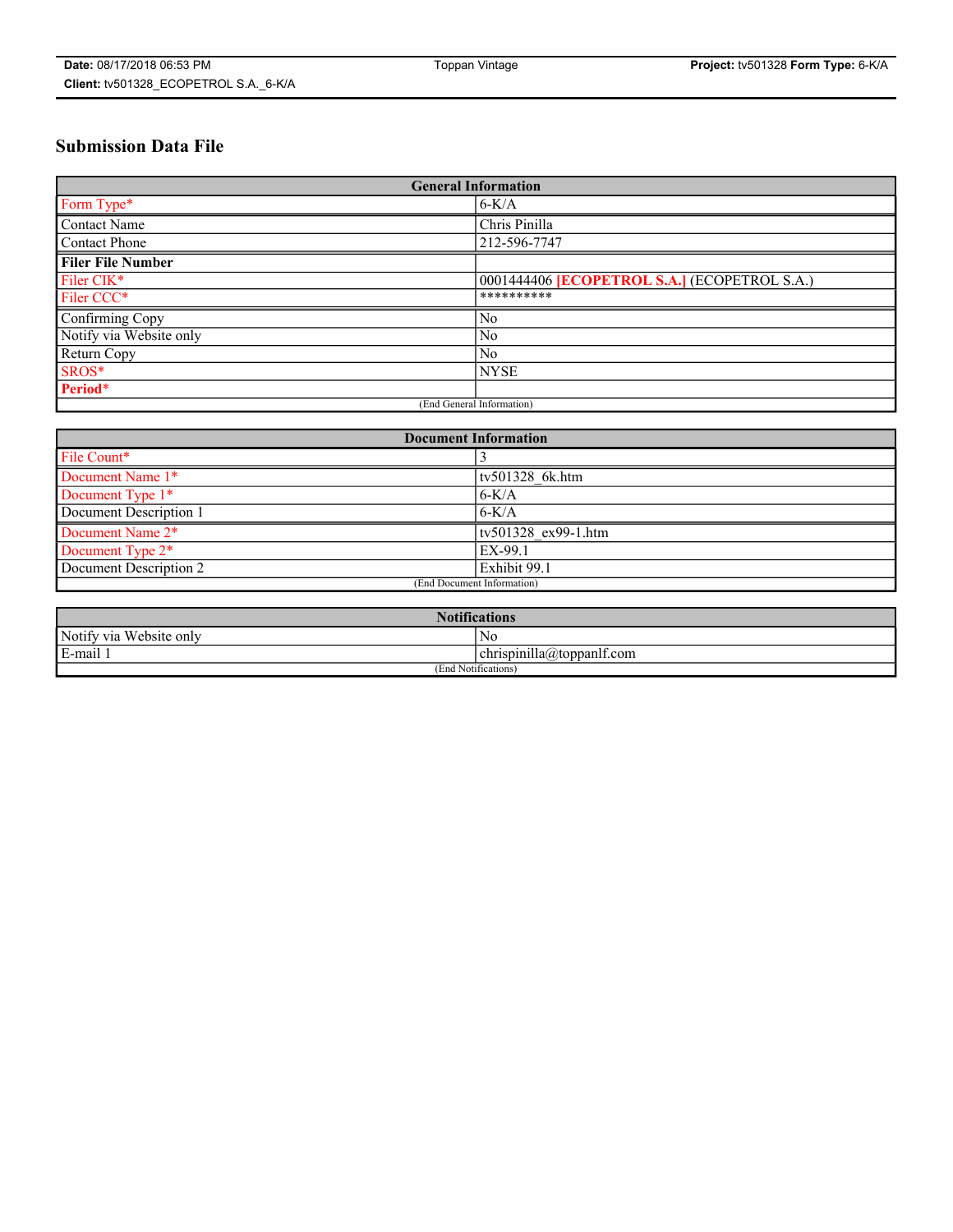### **UNITED STATES SECURITIES AND EXCHANGE COMMISSION Washington, D.C. 20549**

## **FORM 6-K/A**

### **REPORT OF FOREIGN PRIVATE ISSUER PURSUANT TO RULE 13a-16 OR 15d-16 UNDER THE SECURITIES EXCHANGE ACT OF 1934**

For the month of August, 2018 Commission File Number 001-34175

# ECOPETROL S.A.

(Exact name of registrant as specified in its charter)

N.A.

(Translation of registrant's name into English)

COLOMBIA

(Jurisdiction of incorporation or organization)

Carrera 13 No. 36 – 24 BOGOTA D.C. – COLOMBIA

(Address of principal executive offices)

Indicate by check mark whether the registrant files or will file annual reports under cover of Form 20-F or Form 40-F.

Form 20-F  $\boxtimes$  Form 40-F  $\Box$ 

Indicate by check mark if the registrant is submitting the Form 6-K in paper as permitted by Regulation S-T Rule 101(b)(1)

 $Yes \Box$  No  $\boxtimes$ 

Indicate by check mark if the registrant is submitting the Form 6-K in paper as permitted by Regulation S-T Rule 101(b)(7)

 $Yes \Box$  No  $\boxtimes$ 

Indicate by check mark whether the registrant by furnishing the information contained in this form is also thereby furnishing the information to the Commission pursuant to Rule 12g3-2(b) under the Securities Exchange Act of 1934.

 $Yes \Box$  No  $\boxtimes$ 

If "Yes" is marked, indicate below the file number assigned to the registrant in connection with Rule 12g3-2(b): 82-  $N/A$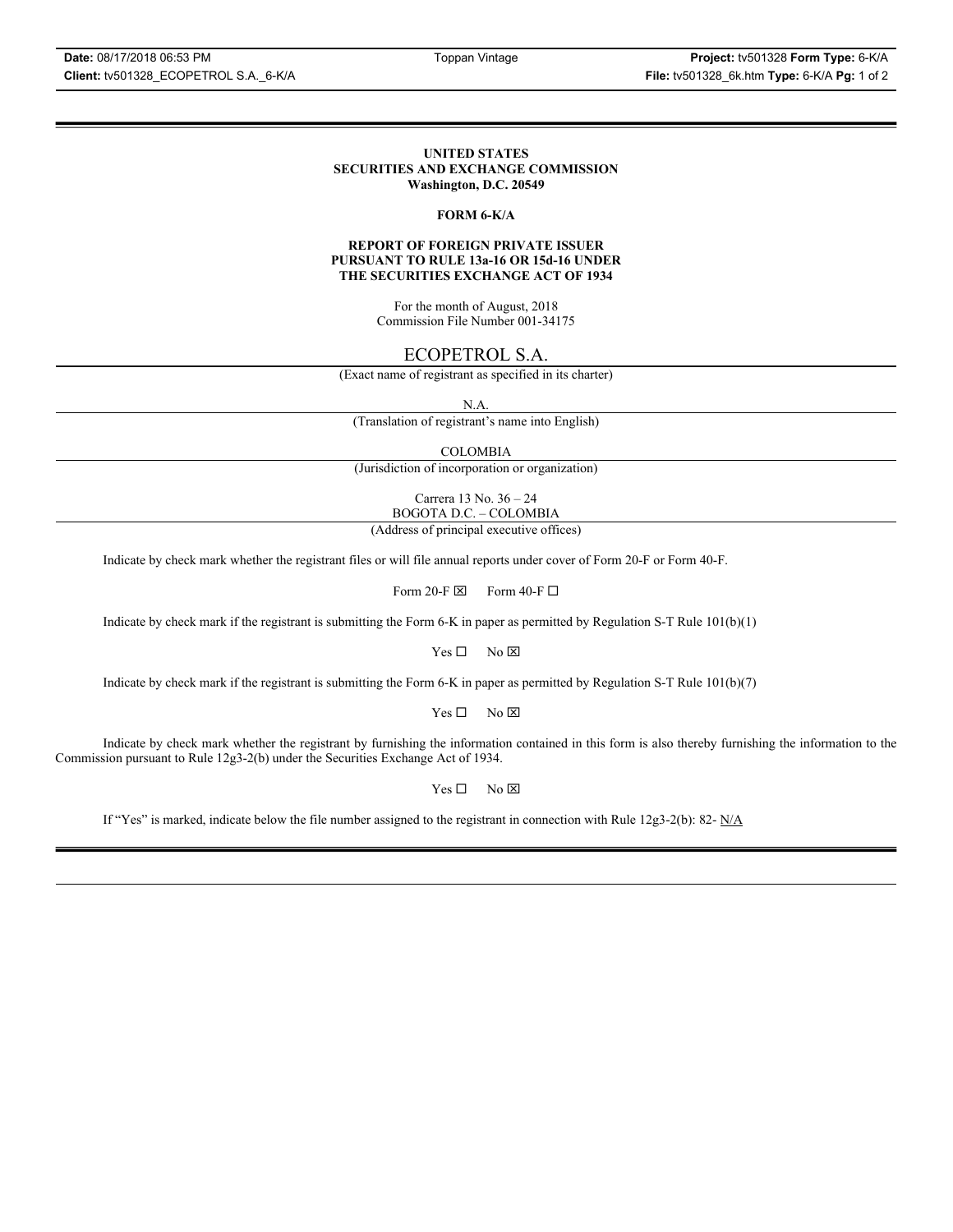### **SIGNATURES**

Pursuant to the requirements of the Securities Exchange Act of 1934, the registrant has duly caused this report to be signed on its behalf by the undersigned, thereunto duly authorized.

Ecopetrol S.A.

By: /s/ Jaime Caballero Uribe

Name: Jaime Caballero Uribe Title: Chief Financial Officer

Date: August 17, 2018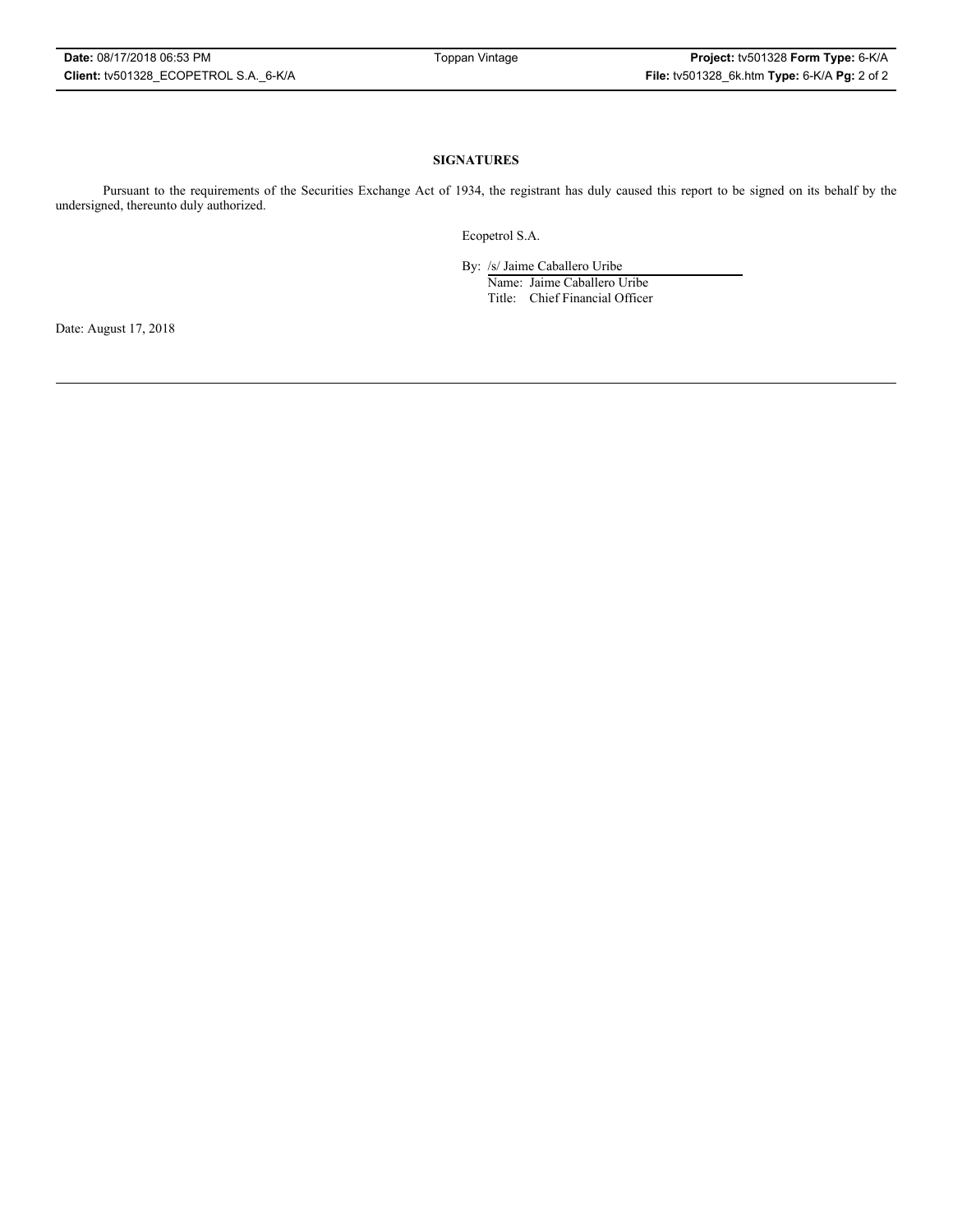**Exhibit 99.1**



**This report on form 6-K/A amends certain information provided in our report filed on form 6-K on August 14, 2018.**

#### **Correction to table 16 of the appendix to the 2018 second quarter results report**

Ecopetrol S.A. (BVC: ECOPETROL; NYSE: EC) informs that table 16 of the appendix to the 2018 second quarter results report, published on August 14, included a transcription error that does not affect the integrity of the consolidated financial information reported by the Business Group or the unconsolidated financial information of Ecopetrol or its subsidiaries. It is important to clarify that table 16 is only provided for informational purposes.

The new table 16 of the appendix to the 2018 second quarter results report is presented below and replaces the one published on August 14, 2018 in its entirety.

| A                            | в       |              |         |         |                    | G       | Н      |                 |         | K      |         | м              |               |           |        | Q               | R      | s       |         | w               |
|------------------------------|---------|--------------|---------|---------|--------------------|---------|--------|-----------------|---------|--------|---------|----------------|---------------|-----------|--------|-----------------|--------|---------|---------|-----------------|
|                              |         | <b>HOCOL</b> |         |         | <b>AMERICA INC</b> |         |        | <b>PROPILCO</b> |         |        |         | <b>REFICAR</b> |               |           |        | <b>CENIT</b>    |        |         |         |                 |
| <b>COP Billion</b>           | 2Q 2018 | 2Q 2017      | 1H 2018 | IH 2017 | <b>2O 2018</b>     | 2Q 2017 | 1H2018 | 1H2017          | 2Q 2018 | 2Q 201 | 1H 2018 | 1H2017         | <b>2Q2018</b> | 2Q2017    | 1H2018 | 1H 2017         | 2Q2018 | 2Q 2017 | 1H 2018 | 1H2017          |
| <b>Local Sales</b>           | 139     | 120          | 272     | 228     |                    | 14      | 23     |                 | 264     | 221    | 494     | 397            | 2,166         | 1,442     | 3,959  | 2,341           | 1,112  | 990     | 2,190   | 2,005           |
| <b>Export Sales</b>          | 182     | 213          | 358     | 401     | 160                | 138     | 333    | 249             | 295     | 235    | 583     | 528            | 1,060         | 683       | 1,972  | 1,644           |        |         |         |                 |
| <b>Total Sales</b>           | 321     | 333          | 630     | 629     | 171                | 152     | 356    | 275             | 559     | 456    | 1,077   | 925            | 3,226         | 2,125     | 5,931  | 3,985<br>$\sim$ | 1,112  | 990     | 2,190   | 2,005<br>$\sim$ |
| Variable Cost                | 102     | 154          | 204     | 275     | 106                | 205     | 235    | 367             | 454     | 374    | 898     | 743            | 2,860         | 1,978     | 5,245  | 3,571           | 19     | 65      | 102     | 115             |
| <b>Fixed Cost</b>            | 80      | 73           | 152     | 151     | 43                 | 48      | 90     | 78              | 31      | 28     | 59      | 58             | 294           | 284       | 578    | 573             | 374    | 339     | 715     | 726             |
| <b>Cost of Sales</b>         | 182     | 227          | 356     | 426     | 149                | 253     | 325    | 445             | 485     | 402    | 957     | 801            | 3,154         | 2,262     | 5.823  | 4,144           | 393    | 404     | 817     | 841             |
| <b>Gross Profits</b>         | 139     | 106          | 274     | 203     | 22                 | (101)   | 31     | (170)           | 74      | 54     | 120     | 124            |               | (137)     | 108    | (159)           | 719    | 586     | 1,373   | 1,164<br>$\sim$ |
| <b>Operating Expenses</b>    | 61      | 35           | 106     | 52      |                    | 22      | 39     |                 | 45      |        | -90     |                | 95            | 222       | 216    | 422             | 94     |         | 74      | 92              |
| <b>Operating Income</b>      | 78      | 71           | 168     | 151     |                    | (123)   | (8)    | (213)           | 29      |        | 30      |                | (23)          | (359)     | (108)  | (581)           | 625    | 575     | 1,299   | 1,072           |
| Financial Income (Loss)      | (2)     | (2)          | (9)     | (2)     | (2)                | (4)     | (5)    | (7)             |         |        |         | (3)            | (70)          | (202)     | (93)   | (324)           | 15     | 24      | (154)   | 8               |
| Share of profit of companies |         |              |         | 23      |                    |         |        |                 | 25      |        | 56      | 50             |               |           |        |                 | 539    | 384     | 967     | 798             |
| Income before income tax     | 91      |              | 189     | 172     |                    | (127)   | (13)   | (220)           | 54      |        | 92      | 90             | (93)          | (561)     | (201)  | (905)           | 1,179  | 983     | 2,112   | 1,878           |
| Income tax                   | (8)     | (27)         | (62)    | (79)    |                    |         |        |                 | (9)     | (5)    | (12)    | (24)           | (24)          | 24        | (55)   |                 | (234)  | (257)   | (423)   | (465)           |
| <b>Net Income</b>            | 83      |              | 127     |         |                    | (127)   | (13)   | (220)           |         |        | -80     | 66.            | (117)         | (537)     | (256)  | (872)           | 945    | 726     | 1,689   | 1,413           |
|                              |         |              |         |         |                    |         |        |                 |         |        |         |                |               |           |        |                 |        |         |         |                 |
| <b>EBITDA</b>                | 192     | 176          | 392     | 363     | 115                | 83      | 237    | 157             |         | 30     |         |                | 177           | (187)     | 308    | (186)           | 762    | 697     | 1,575   | 1,360           |
| <b>EBITDA Margin</b>         | 59.8%   | 52.9%        | 62.2%   | 57.7%   | 67.3%              | 54.6%   | 66.6%  | 57.1%           | 7.7%    | 6.1%   | 5.4%    | 7.8%           | 5.5%          | $(8.8\%)$ | 5.2%   | $(4.7\%)$       | 68.5%  | 70.4%   | 71.9%   | 67.8%           |

## **Bogotá D.C., August 17, 2018**

This release contains statements that may be considered forward looking statements within the meaning of Section 27A of the U.S. Securities Act of 1933 and Section 21E of the U.S. Securities Exchange Act of 1934. *All forward-looking statements, whether made in this release or in future filings or press releases or orally, address matters that involve risks and uncertainties, including in respect of the Company's prospects for*  growth and its ongoing access to capital to fund the Company's business plan, among others. Consequently, changes in the following factors, among others, could cause actual results to differ materially from those included in the forward-looking statements: market prices of oil & gas, our exploration and production activities, market conditions, applicable regulations, the exchange rate, the Company's competitiveness and the *performance of Colombia's economy and industry, to mention a few. We do not intend, and do not assume any obligation to update these forward-looking statements.*